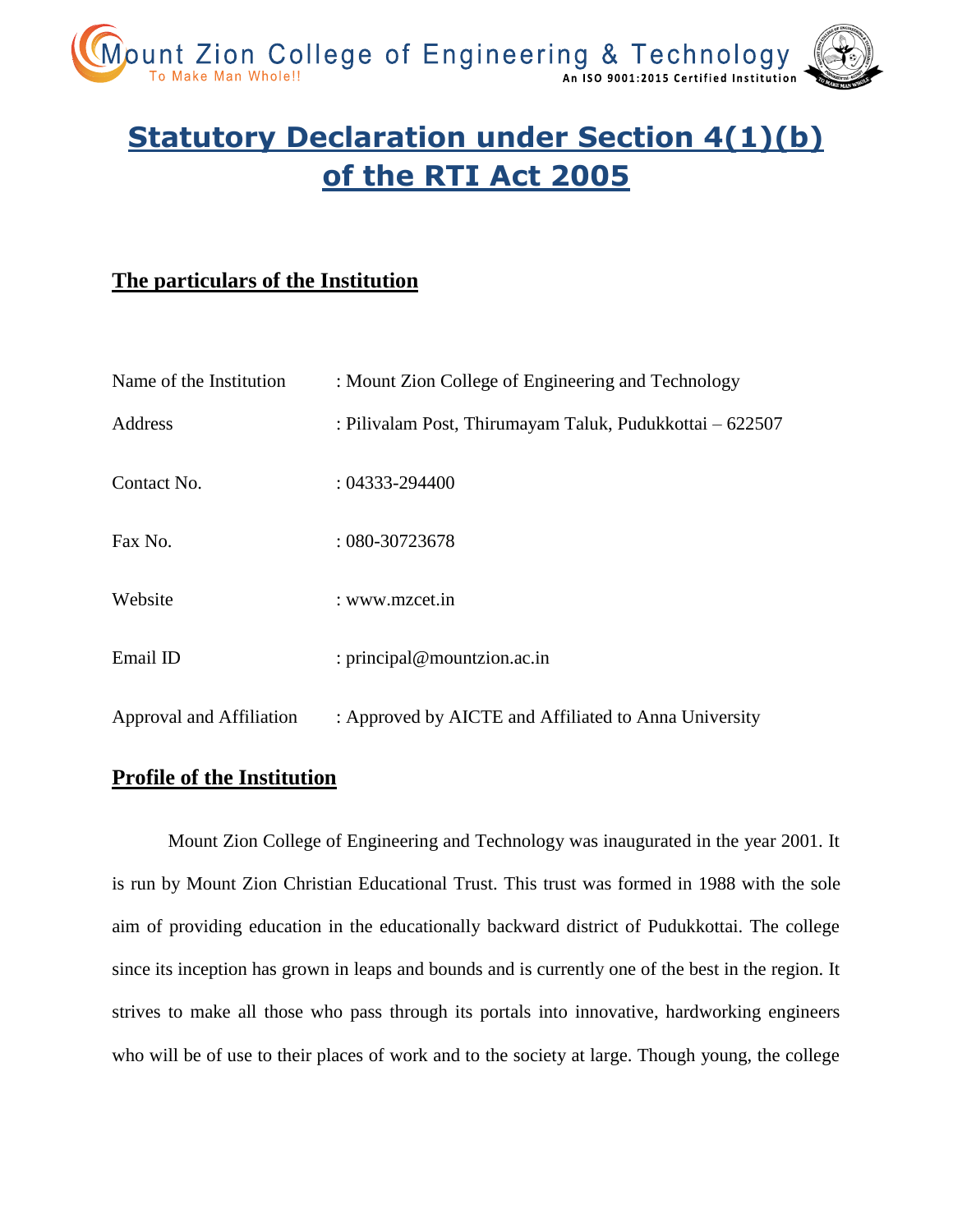

has great plans for the future and the management is determined to transform Mount Zion into one of the best engineering institutions in the world.

Working Hours: 9.00 am to 4.30 pm

Holidays: The college shall remain closed on Saturdays, Sundays and Public Holidays as declared by the Anna University and Government of Tamil Nadu.

## **Courses Offered**

The College offers five undergraduate courses and four postgraduate courses

#### **Undergraduate courses:**

- 1. Civil Engineering
- 2. Computer Science and Engineering
- 3. Electrical and Electronics Engineering
- 4. Electronics and Communication Engineering
- 5. Mechanical Engineering

#### **Postgraduate courses:**

- 1. Computer Science and Engineering
- 2. Communication Systems
- 3. Power Electronics and Drives
- 4. Structural Engineering